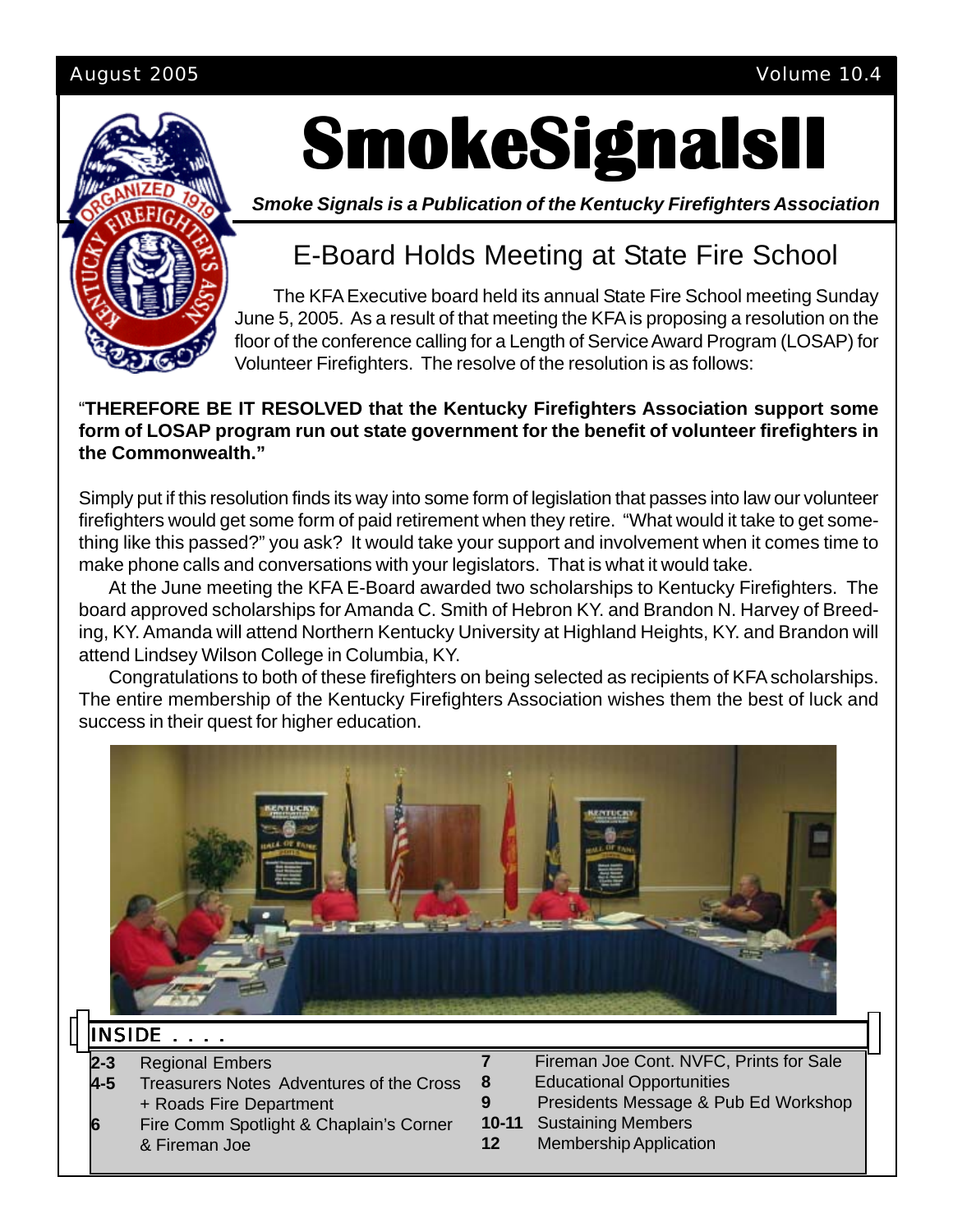## *REGIONAL EMBERS*



### **Jackson Purchase Firefighters Association Fred Ross President**

Greetings from "Far Western Kentucky" and the Jackson Purchase Firefighters Association. We hope that this posting finds everyone well and able to endure this summer season with some degree of comfort and sanity.

I would like to take this opportunity to welcome Woody Will back as the "Once Again" editor of our Smoke Signals II newsletter and webmaster of the KFA web site. Woody, you have been gone way too long. I sincerely urge the membership of the KFA to support Woody and both of these fine publications. It requires a tremendous amount of hard work and dedication to publish the newsletter and get it out "on time every time." Maintaining the web site and keeping it up to date with useful and timely information is almost a daily task. I know for a fact that the effort that Woody puts in to this task is not just for Woody Will, but rather for the Kentucky Fire Service and every firefighter across this great Commonwealth. Up to date and reliable information is power in the hands of the right people. The KFA Executive Board has made the decision to unite Woody Will and the firefighters of Kentucky, once again, in this endeavor. We are the right people and we have the power if we just have the good common sense to use it.

You will probably be reading this publication in Corbin, KY., the site of the 85<sup>th</sup> Annual KFA Conference. President Billy Robbins and the good folk in the SKFA have worked diligently to provide a great conference for the KFA and the Kentucky Firefighters. Enjoy the conference and the wonderful hospitality that these folks provide. Good luck to President Robbins and all of the men and women of the SKFA and best wishes from the JPFA for a successful conference in 2005.

KFA Second Vice President, Troy Newcomb of the Grand Lakes Fire Department, has announced that the **2007** KFA conference will be conducted at Kentucky Dam Village State Park in Gilbertsville, Kentucky. The associations in the West region will be hosting this conference. Make a note in your

planner or your palm pilot now as a reminder. You will not want to miss this one!

The JPFA Annual Fire School will be conducted on April 7TH, 8TH and 9TH, **2006** at Kentucky Dam Village State Park in Gilbertsville, Kentucky. Chief Richard Tapp of the Reidland Farley Fire Department is the chairperson for the 2006 annual school. Chief Tapp and the Annual Fire School Committee are already hard at work preparing for this exciting and educational experience. Mark this date on your calendar now and plan on being in attendance at Kentucky Dam Village State Park. Watch the JPFA web site at www.jpfaky.com for the latest and updated information on the 2006 Annual Fire School.

The September meeting of the JPFA will be conducted at the Reidland Farley Fire Department on September 6<sup>TH</sup>, 2005. Chief Richard Tapp and his personnel are working feverishly to complete their new station house in time for this meeting. Join the JPFA, Chief Tapp and the Reidland Farley bunch on September 6<sup>th</sup>, 2005 and enjoy the fellowship with the area firefighters.

**REMEMBER 911 – WAVE THAT AMERICAN FLAG – GOD BLESS AMERICA REPEAT THE PLEDGE OF ALLEGIANCE – PRAY FOR OUR SERVICE PERSONNEL**

# Paul S. Billings

#### Northern Ky Firefighters Association Joe Stanbush President

Hello from Northern Kentucky where our news is not so good, I am saddened to report that we lost two of our long time servants. Retired Chief and former KFA Secretary Don "Lefty" Roberts and Retired Chief and current Treasurer of the Point Pleasant Fire Protection District Bernie Marshall. Chief Roberts was the first career Fire Chief for the Florence Fire Department and was instrumental in making that department a leader in Boone County emergency services. Bernie Marshall was particularly dear to me, I worked closely with him at Point Pleasant Fire Dept and always admired his dedication and commitment to the community and the members of Point Pleasant. Both men were an inspiration to me and were always willing to assist with our association, in fact, both men attended the May meeting of the association not realizing this would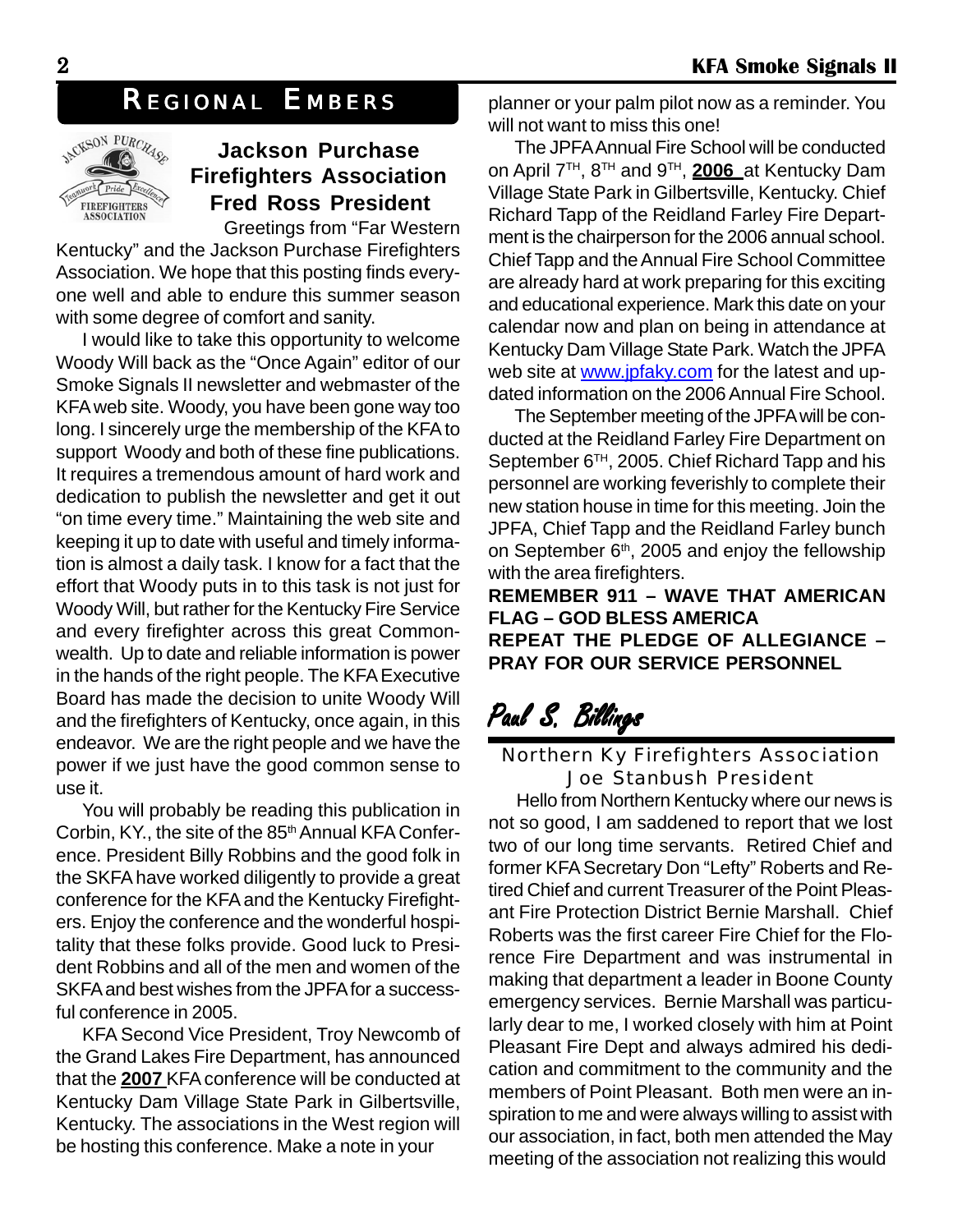be their last. My respects to their families. I and the members of our association will miss them.

We are extremely happy to have our friend Woody Will doing the Smoke Signals again, we pledge our support and look forward to an excellent publication.

Vice President John Daley and his committee are busying themselves with making plans for the next KFA Conference in Northern Kentucky (2008). Many fund raising events and activities are being planned to help support their efforts.

Our Fire Prevention and Public Education Committee are preparing for the Public Education Workshop which will be held in Northern Kentucky at the Marydale Retreat Center in Erlanger, Kentucky on August 29-30-31. Please contact Adam Fuller at Afuller@fortmitchell.com for more information and to register. The great thing about this seminar is the only expense is getting yourself there, meals and lodging are provided.

Our next NKFA Association meeting will be in August on the 23rd with our friend Chief Paul LaFontaine and the members of the Elsmere Fire Dept as host. All are welcome.

The meeting starts with dinner at 7:30PM and business at 8PM.

*Joseph Stambush*

President

# **Pennyrile Firefighters Association**

Ed Schmidt President

Area 2 has presented the 2004 Fire Chief of the Year and Training Officer of the Year Awards. This Years Fire Chief of the Year was presented to Ronnie Gray of the East Golden Pond Fire Department, in Trigg County, Kentucky. Ronnie is a great leader, with his vision he has lead East Golden Pond F. D. (all volunteer) to a 80% membership level of being IFSAC FF I & II Certified. This includes all of the Officers on the department including the chief. With his leadership East Golden Pond Is one of the best Fire Department in Trigg County.

Training Officer of the Year goes to Eric Bliedt of the Hopkinsville Fire Department. Within a few years Deputy Chief Bliedt has brought the training and skill levels of the Hopkinsville Fire Department to a level other departments can model. His knowledge and ability to deliver training programs has increased the competency level of his Fire Fighters.



#### **Bluegrass Emergency Services Association** Rick Bobo President

 President Rick Bobo would like to invite everyone to the Bluegrass Emergency Services Association Fall Fire School to

be held on October 29-30 at the Shelby Campus of the Jefferson Community and Technical College. The Campus is located on Frankfort Road (US60) just east of Shelbyville. For information contact State Fire/ Rescue Training Area 6 at 1-888-306-8064 (richard.jordan@kctcs.edu) or Shelby County Fire/ Rescue at 502-633-6648 (bc3301@insightbb.com).

BESA holds it's regular business meetings on the third Tuesday of each quarter at the Shelby County Fire/Rescue Station #1 at 200 Alpine Drive in Shelbyville.

BESA is located in the north central region of the state and represents Bullitt, Henry, Jefferson, Oldham, Shelby, Spencer, and Trimble counties. Our membership is open to all emergency services personnel.

#### Important Sayings to Remember!

In each issue of the Smoke Signals we will publish important sayings that help us remember who we are and what our founding fathers had in mind when they framed our country. Today the will of the many has become overshadowed by the loud voice of the few. I am not saying that each persons opinion is not important. However, in a democracy the will of the majority should be the direction we travel.

*"As I would not be a slave, so I would not be a master. This expresses my idea of democracy. Whatever differs from this, to the extent of the difference, is no democracy."*

#### - **Abraham Lincoln**

*"A man's country is not a certain area of land, of mountains, rivers, and woods, but it is a principle and patriotism is loyalty to that principle."*

 *-* **George William Curtis**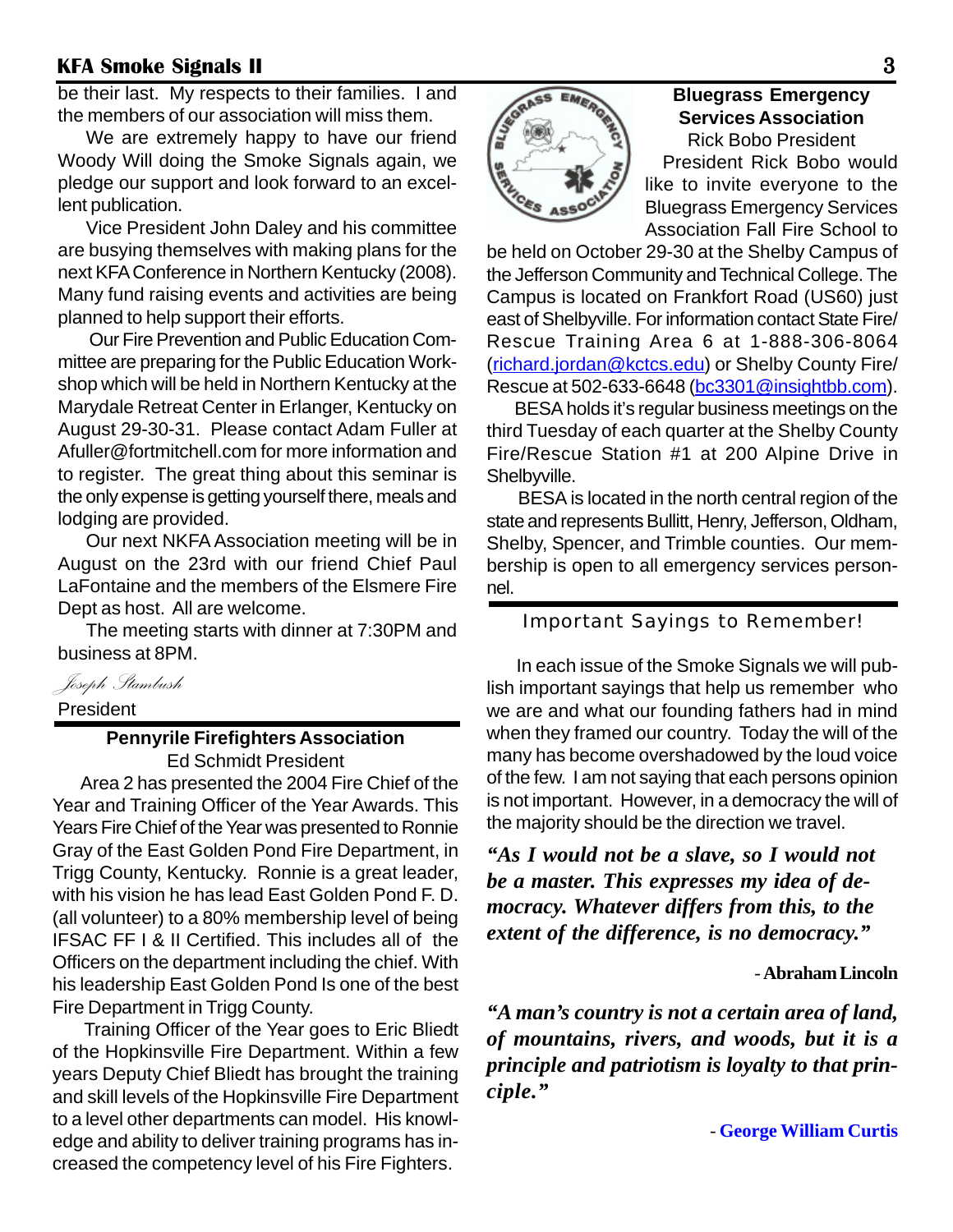

#### Treasurer's Notes by Terry Keller

Greetings from your Treasurer

The KFA this past year has had six line of duty deaths. This was an unexpected expense to the treasury. It was not something you can anticipate and surly not something we wanted to witness. As your treasurer, I would like to challenge everyone in the fire/ems service to donate \$5.00 to the state association in remembrance of these six individuals as well as all the former members who passed away last year. Remember a memorial service is performed at each conference to remember our fallen brothers/sisters both line of duty and retired. So please send a small donation to the treasury and take my challenge. Send donations to KFA P O Box 16194 Ludlow, Kentucky 41016.

It has been a busy time here in Northern Kentucky. The only thing is it was business we did not want. Northern Kentucky lost two of its long time volunteers in the passing of Don Roberts, past secretary of the state association, and Bernie Marshall, who served on the audit committee for the state association. Northern KY will miss both of these great men.

By the time this article is printed we will be finished with the state conference. I know President Robbins has been working with his area association to make this a good conference. Some of the events scheduled sound like a lot of fun. The treasury is in good condition. We could always use more department membership. The budget was kept close and we should end the year in the black. Next year will be a legislative year where we spend a lot of money to protect the benefits of both the volunteer and paid members. Please ask all the departments in your area to join the KFA. One bake sale could raise the \$75.00 dues payment.

The conference should be a good working relationship for everyone in attendance. The organization has many items of concern, and need your input to go ahead the next year. The executive board needs the input from each member organization to do a good job.

Until the conference, stay healthy and hope to see you soon.

Thank you *Terry Keller*

#### **The adventures of the Cross + Roads Fire Department By Woody Will Jr. and Sr.**

(This issue of the Smoke Signals we are trying something new. We are bringing you the first short story of the Cross + Roads Fire Department. These short stories are just for fun with some truth some fiction some laughs some serious. Please let us know what you think.)

#### **A Firefighter's Christmas Eve**

It was a cold December 24<sup>th</sup> evening with no moonlight. A light snow had fallen two hours before. I was up in the sleeping quarters and had just settled down to a good night's rest from a hard day of training. I was still thinking about what the hydraulic rescue tools could do and how much weight the air bags could lift when I heard the tones drop on our encoder at the station.

The radio shrieked, "Attention all Cross+Roads Firefighters. Attention all Cross+Roads Firefighters. You will be responding to 1329 Lakewood Drive to a vehicular accident with possible multiple entrapments."

I hopped out of my rack and as my feet hit the floor, I pulled up my turnouts. I still could feel the coldness of the sweat in my bunker pants from the day's training. As I stumbled to get to my feet, I pulled my suspenders over my shoulders. I raced to the stairs with the three other people in my squad thinking of the many possible problems that might await us at the scene of the accident. As I slid down the pole I could hear the mighty Cummings diesel engine roar to life. This powerful machine had taken me to many places where I was able to help others out of complex situations. I crawled up behind the engineer into the left rear jump seat, which is my usual position. I reached to my side and fastened my seat belt as I slipped my helmet over my head. As always, I had trouble with my chin strap because the Velcro strip would not hold.

"Hold on guys! It is really going to be slick out there especially with the new fallen snow," our captain yelled over the roar of the loud diesel engine.

As we pulled out on the apron, I could feel the back tires slide on the slick snow. I knew this could be a dangerous ride. It did not take long to get out into the road because there was no traffic. We turned right on Main Street, and at the light we took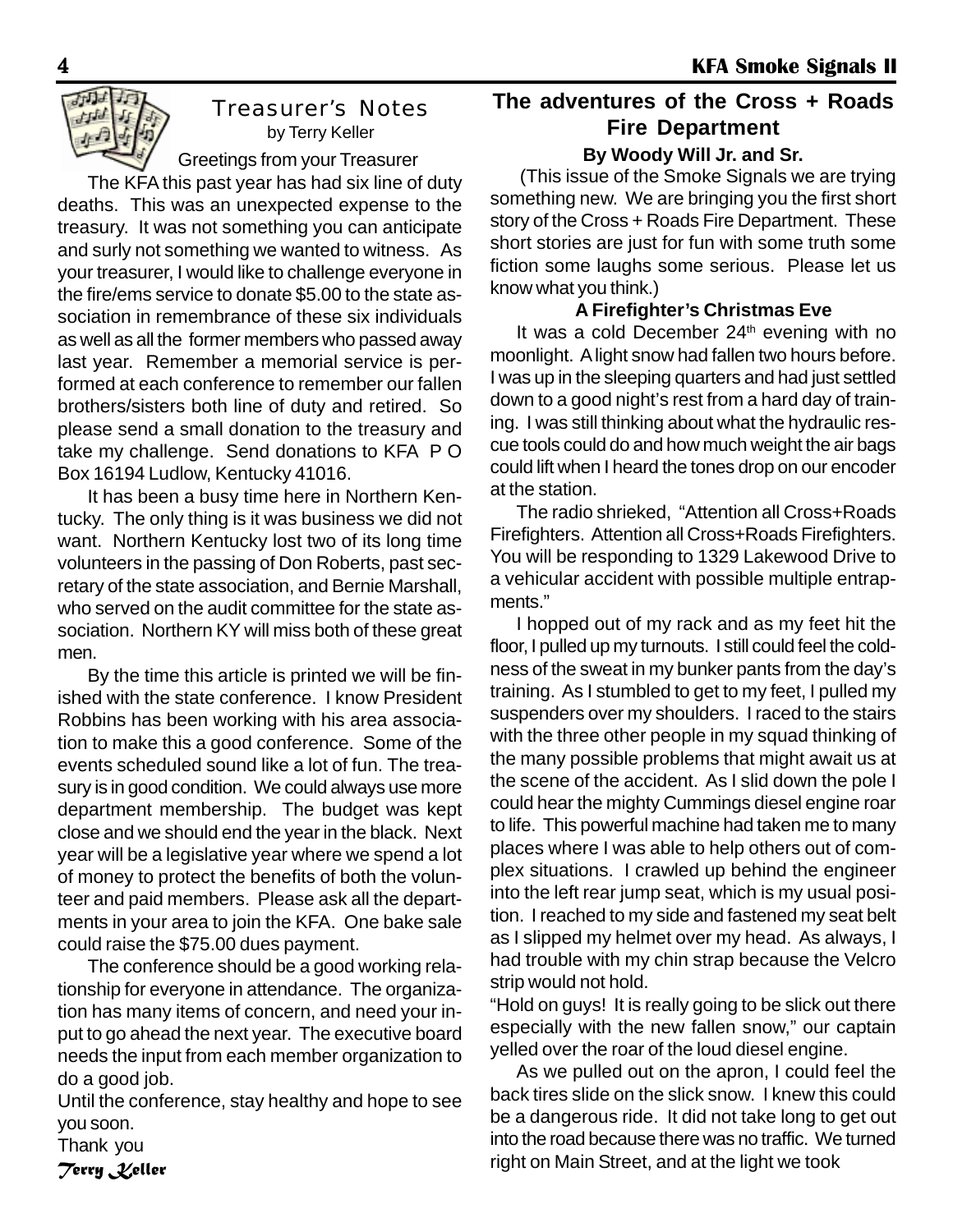a right onto Second Avenue. As we speed past the grade school, I thought of the many winter days as a kid we would slide down the hill behind the school on cardboard boxes after a fresh snow just like this one. I thought how simple life was back then.

The radio brought me back to reality as it blurted out, "Squad three to control."

"Control to squad three, go ahead."

"We are at the scene of a multiple vehicular accident, semi-versus-automobile with multiple entrapments. We have one person 10-7 and two other individuals trapped. The semi is resting on the hood of the automobile.

I could feel the tension in the voice of the ambulance driver as she gave out the details of the accident. A 10-7 code meant we already had a fatality. I could also hear our engine RPM speed up as we hurried to the scene.

The trip seemed like hours although the scene of the accident was only two and a half miles from the station.

As we arrived on the scene, our captain announced over the radio, "Engine seven to control, we are on the scene and will be Lakewood Command."

"Engine seven I have you on the scene at 2330 hours and establishing Lakewood Command."

As I climbed down from the back of the cab, I could feel my feet begin to slide in the soft snow. I knew the job would be difficult. I grabbed my jump bag and headed toward the twisted heap of metal that minutes before were two vehicles with precious lives on board.

Sergeant O'Donnell looked over his shoulder at me and said, "John, grab the box light and check out the cab of the truck. I'll check the back seat of the car."

As I grabbed the box light I knew I would be putting todays training to the test. Could I apply all the information that I had just received that very day? Would I be in time to help the people that needed me? I quickly checked the truck to find the driver was okay and out of the cab.

I yelled, "Sarge the driver is okay. How are the people in your vehicle?"

"Not good John, the male driver is 10-7. The female passenger in the front seat is losing a lot of blood. She appears to be impaled on a piece of

 metal sticking through the windshield from the truck. The child in the back seat looks shaken but I think she is okay."

"Go get the spreaders and power unit. We need to open the passenger side door."

As I left to get the spreaders, I could hear the crying of a child, and I knew she would probably be okay. The other members of our squad began to place cribbing under the wrecked vehicle to stabilize it. When I returned with the equipment, an EMT was already inside the vehicle holding traction on the neck of the injured lady. I passed a tarp to Firefighter Simmons, who draped it over the woman. The tarp protects the passenger from glass debris when the window is broken. I took a machinist punch from my turnout gear and proceeded to break the window. By now the child in the back seat had been taken to a state police cruiser and was being comforted by a cuddly little teddy bear with a bow.

I knew the moment that I saw the impaled piece of steel this would be a complicated rescue. The principle behind auto extrication is to remove the vehicle from around the patient. That is very complicated with a piece of steel that cannot be removed from the patient.

"Lakewood command to control."

"Go ahead, Lakewood command."

I am advising that we have a female in her late 30s impaled on a piece of steel and am requesting a surgeon and a helicopter."

10-4, Lakewood command. I will advise the hospital of your request and call for the chopper."

I knew things were getting worse because of the amount of blood our patient was losing.

We decided that in order to gain access, we must make a purchase point at the hinge side of the door. As the hydraulic power unit fired up I was trying to decide the best possible point to open the door. The door popped with little effort from the powerful tool. When the doctor arrived, he started an IV and we began the difficult task of cutting the metal. Several times I thought we would lose our patient as we worked through the night. However, God was with us and this very special mother was able to spend Christmas in the hospital with her daughter. It's difficult enough to lose one parent. I was very happy that the young girl did not have to remember Christmas as the holiday that total disaster struck.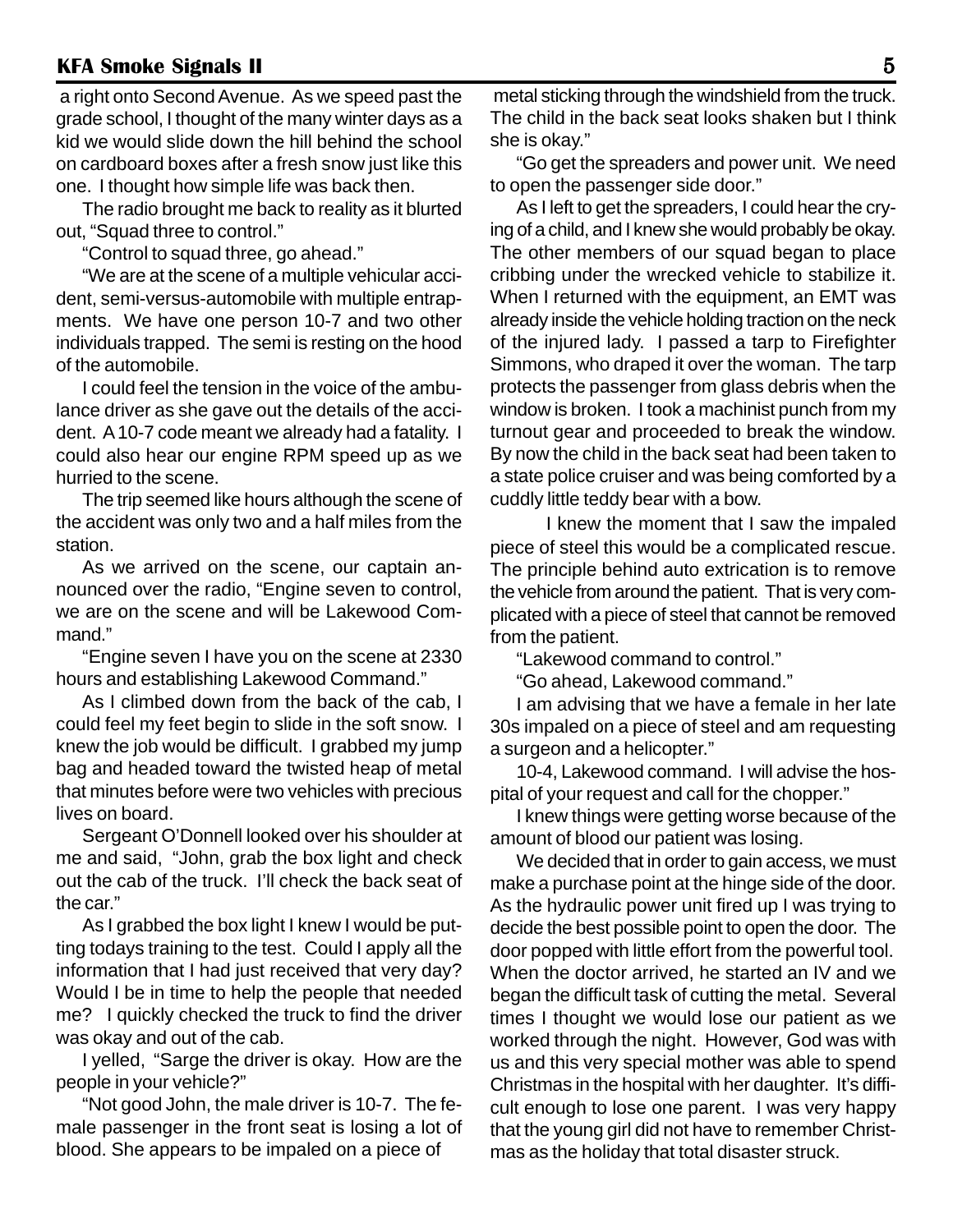

#### **The Kentucky Fire Commission**

In an effort to make you better acquainted with the people of the Kentucky Fire Commission, in each issue we will be bringing you pictures and in-

formation about the people you talk to on the phone and send in information to for various reasons but do not normally get to meet. This issue we will feature Elvia Jean Casey. Jean as she is known, was



born in Washington County Kentucky. She is in charge of State Aid to volunteer fire departments. She is the person that certifies your volunteer department has met KRS requirements before your state aid check can be cut.

Jean has one sister Anna Hammons, two children Earl Thomas Casey and Brian

Kelly Casey. She has 5 grandchildren that keep her hopping. Jean has been happily married for 46 years. She likes to go flea market shopping, making flower arrangements, and going camping in her motor home. She has been an employee of the Fire Commission for 16 1/2 years. Her job title is Office Coordinator in charge of State Aid. She is a person with a great sense of humor who loves God and wants to help firefighters and fire departments. She says her bark is worse than her bite. Next time you call her for a state aid question ask her about the time she got her zipper stuck.



### **Chaplain's Corner**

The busy life of a firefighter often dictates the life style of someone with little time to spend on personal devotion. The needs of today's family include work (most often two jobs), yard work, meetings and sports events for the children and a glance at the news or Weather Channel and its time for bed. However, the most refreshing and revitalizing time can be spent with just a few minutes of Bible study and prayer. Just as your physical body needs food to survive your spiritual body needs communion with God in order to survive. Hide his word in your heart daily and your soul will reap the reward.



#### **Fireman Joe Says Joseph Stambush**

Congratulations and good to have you back Woody! Thanks to Melanie for her cooperation and enjoyed work-

ing with her, I wish her well in all her future endeavors.

Thanks to all those who attended our Risk Watch Train the Trainer Workshop at Kentucky State Fire School this past June, we had a great class and I enjoyed being with these great and hard working Public Educators. Met some awesome folks who have already begun to enhance and expand their already excellent Fire and Life Safety Programs. Welcome Donna Jackson of Temple Hill Volunteer Fire Dept. in Glasgow, Kentucky, Donna is already hard at planning an exciting and informative Health and Safety Fair for her community. On September 10, 2005, the Temple Hill Volunteer Fire Department Ladies Auxiliary will be hosting their second annual Firefighters Challenge in conjunction with the Health and Safety Fair at the Western Kentucky University Campus in Glasgow, Ky. Please contact Donna Jackson 270-678-3079 or 270-404-1420 for more information.

Frank Ruggiero of Jessamine County Fire District is planning a Public Safety Day September 24th 10a-4p at Jessamine County Fire District Station # 1 1310 South Main Street in Nicholasville, Kentucky. For more information or to participate please contact FF Frank Ruggiero 245@jcfire.net or call 859- 885-9221. We are excited about both of these special events.

We want especially invite everyone to the Kentucky Fire Commission, Kentucky Firefighters Assn. & NKFA Public Educators Workshop. This workshop will be held on August 29-30-31 at the Marydale Retreat Center in Erlanger, Kentucky. To register or to obtain more information please contact Adam Fuller at Afuller@fortmitchell.com - 859-331-1267 (FMFD) Fax # 859-331-6102 Fort Mitchell Fire Dept PO Box 17157 2355 Dixie Hwy Ft Mitchell, Ky 41017

The KFA 2005 Conference will be held in Corbin, Ky July 30th thru Aug 2nd please feel free to see Fireman Joe or any member of our KFA Public

*'Fireman Joe' continued on next page*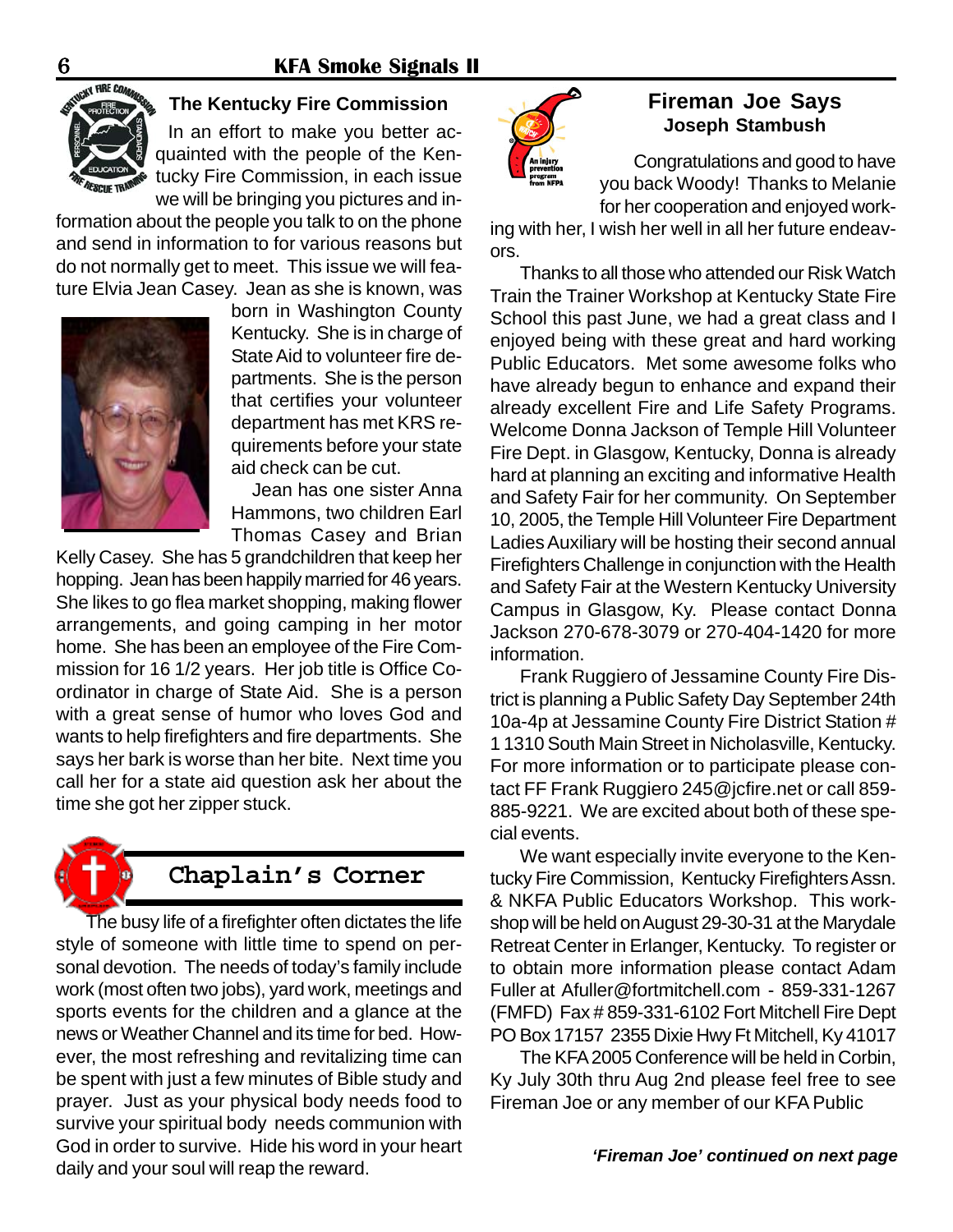#### *'Fireman Joe' continued . . .*

Education Committee for more information about the workshop and of course our Statewide Risk Watch Program which is growing all the time.

NFPA is promoting this years Fire Prevention Month Theme, "Use Candles With Care", Fire Prevention Activities and Program Suggestions can be downloaded free of charge on the NFPA Web Site, www.nfpa.org

Looking forward to seeing many of you in Corbin at the KFA Conference and throughout the Commonwealth, until then. BE SAFE! And may God Bless!

Joseph "Fireman Joe " Stambush, Chairman KFA Public Education Committee



### **National Volunteer** Fire Council Fire Council

Ken Nipper, Director Bryant Stiles, Alternate

#### *NVFC Heart-Healthy Firefighter Program*

The NVFC Heart-Healthy Firefighter program has released another tool to help America's fire and emergency services live a healthier life-style. The new publication, entitled "Face the Facts: NVFC Heart-Healthy Resource Guide," provides lifesaving information on coronary heart disease, diabetes, hypertension, fitness, nutrition, cholesterol, smoking cessation and more. The guide can be downloaded at: http://www.healthy-firefighter.org/pdf/2005-resource-guide.pdf. "The on-line quide is an awareness tool the fire service can use to reduce the number of fatalities from heart attacks and other healthrelated issues," said NVFC Chairman Philip C. Stittleburg. "The NVFC, our corporate partners, and the U.S. Fire Administration have made a commitment to reduce firefighter deaths, now each firefighter must make their own personal commitment to better themselves."

#### *Fire Corps Signs Up First 250 Fire Departments in Program*

Fire Corps, a newly-formed program partner of Citizen Corps, announces that it has achieved an important milestone: signing up the first 250 fire departments in its "citizen advocates" program. The purpose of the program is to help fire departments

expand existing programs – or assist in developing new ones – that recruit citizens who donate their time and talents to support the fire service in non-operational roles.

"We're very pleased with the number of fire departments that have signed up for the program to date, especially since our first registrants signed on just this past December," notes Shawn Stokes, Fire Corps' director. "In fact, we're now nearing 300 departments. But our goal is to grow much larger and to involve as many fire departments as we can throughout the country in this very worthwhile endeavor."

Stokes claims that "the benefits are huge" for fire departments that sign up. The Fire Corps has established a web site (www.firecorps.org), where departments may register and be listed as having a Fire Corps program. Citizens use the site to learn about the opportunity to give of their time and talents, and to search for departments in their area that have particular needs for assistance. Matching registered departments with interested citizens brings a wide variety of skills and talents together in support of the fire service.

It is surprising what communities can accomplish when we decided to work together for the benefit of all when you don't care who gets the credit.

#### **COMMEMORATIVE FIRE SERVICE PRINTS**

Are you looking for that "Special" gift for that "Special" firefighter in your life?

#### **HAVE I GOT A DEAL FOR YOU!**

For just \$99.95 you can own a piece of Kentucky Fire Fighting history. Order your set of four (4) beautiful 18" x 24" color , signed and numbered commemorative fire service prints by Chas Fagan, renowned fire service artist.

> **\$99.95 per set of four prints \$6.00 KY. sales tax (Or a copy of your tax exempt ID #) \$3.95 shipping & handling**

**CONTACT PAUL S. BILLINGS 223 FOURTH STREET, FULTON, KY. 270-472-1340 HOME 270-472-1423 FULTON FIRE DEPARTMENT EMAIL - pmbillings@ziggycom.net**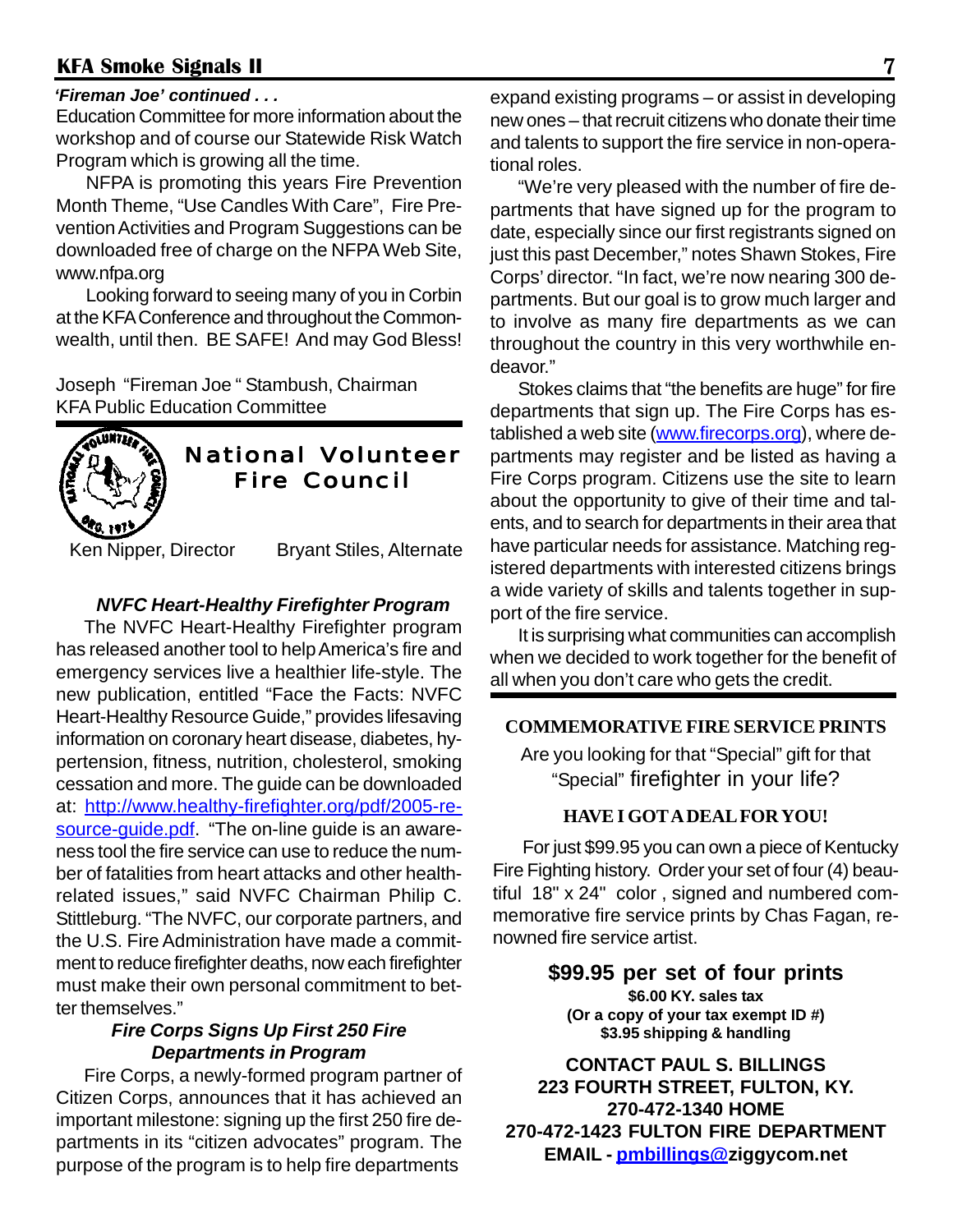#### **Hazard Fire School**

You are invited to join us for our 27<sup>th</sup> annual Mountain Firefighters Association Regional Fire School in Hazard, Kentucky. Our school will be held August the 27th and 28<sup>th.</sup> Classes will be held on the campus of Hazard Community College. All classes are FREE! We have a FREE cookout on Saturday evening at the Perry County Park for everyone attending our fire school. Check out our brochure for more information or call our office at 888-234-6759 or 606-435-6087. You can also e-mail us at sfrt12@alltel.net and we can email you one of our brochures.

Below is a partial listing of classes to be offered during our school:

- 1. Basic Firefighting
- 2. Bloodborne Pathogens (Saturday only)
- 3. Rope Rescue (Rappelling)
- 4. Block of Hard to Get hours (different hours both days)
- 5. Junior Firefighter (Explorer) Class
- 6. Firefighter Survival (Saturday only)
- 7. Firefighter Rescue (Sunday only)
- 8. EMT and First Responder continuing education
- 9. Pipeline Emergencies
- 10. Instructor Update class
- 11. 4 Hour Meth lab Awareness (both days)
- 12. 4 Hour Wildland (both days)
- 13. Leadership 1: Strategies for Company Success (NFA class)
- 14. Introduction to Unified Command for Multiagency & Catastrophic Incidents (NFA class)
- 15. Incident Command System for Structural Collapse Incidents (NFA class)
- 16. Farm Rescue
- 17. Crime Scene Preservation
- 18. Pumpers and Hydraulics
- 19. Landing Zones and Pediatrics
- 20. Introduction to NFPA 1403
- 21. NFIRS 5.0
- 22. Drivers Training
- 23. National Incident Management System

A few other classes are being discussed and may be added so be sure to check out our brochure. We look forward to seeing all our old FRIENDS again this year and we hope to make even more new ones. Our school is big, fun and our instructors are GREAT! So make your plans to join us August 27th & 28th, 2005.

See You Soon,

**Tammy E. Gayheart**

Office Coordinator for SFRT Area 12

# *Other Schools in the Near Future*

**Jefferson County Fire School** Shelby Campus September 17-18,2005

Call 888-306-8064 for more information or view the Area 6 web page at http://www.sfrtarea6.org

--------------------------------------------------------

#### **Pennyrile Fire School** Area 2 October 1& 2, 2005

This year at the Pennyrile Fire School we will be offering these classes on Oct. 1 & 2, 2005. Please note that the state training calendar has the wrong dates.

- 1. Water Shuttle Instructor Alan Hood Area 10 SFRT
- 2. Trench Rescue Scott Shaw Area 14 SFRT
- 3. Basic Ropes Wayne Hodge Instructor Area 6 SFRT, Matt Walker - Co-Instructor - Area 1 SFRT
- 4. Hard to Get Hours Jerry Allison Area 2 SFRT
- 5. Farm Rescue Dale Dobson Instructor
- 6. Safety & Survival Scott Lawson Area 5, James Collier - Area 6 SFRT
- 7. Fire Behavior Bill Carver Area 4 Coordinator
- 8. Officers Round Table Ronnie Day Executive Director Fire Commission, Steve Calhoun - Pro gram Director for State Fire Rescue Training
- 9. Diving Basic/Advance Ron Pope Area 10 SFRTa lab fee or certification will charge for this class
- 10. EMT/PARAMEDIC Skills and Lecture Wesley Lynn - Area 2 Industrial Coordinator-a lab may be needed
- 11. CSX/RR Railroad Incidents/Haz. Mat. CSX will provide the Instructor for this class

-------------------------------------------------------- **Southeastern KY Fire School** Area 13

October 14-16, 2005 Call 888-234-0100 for more information

--------------------------------------------------------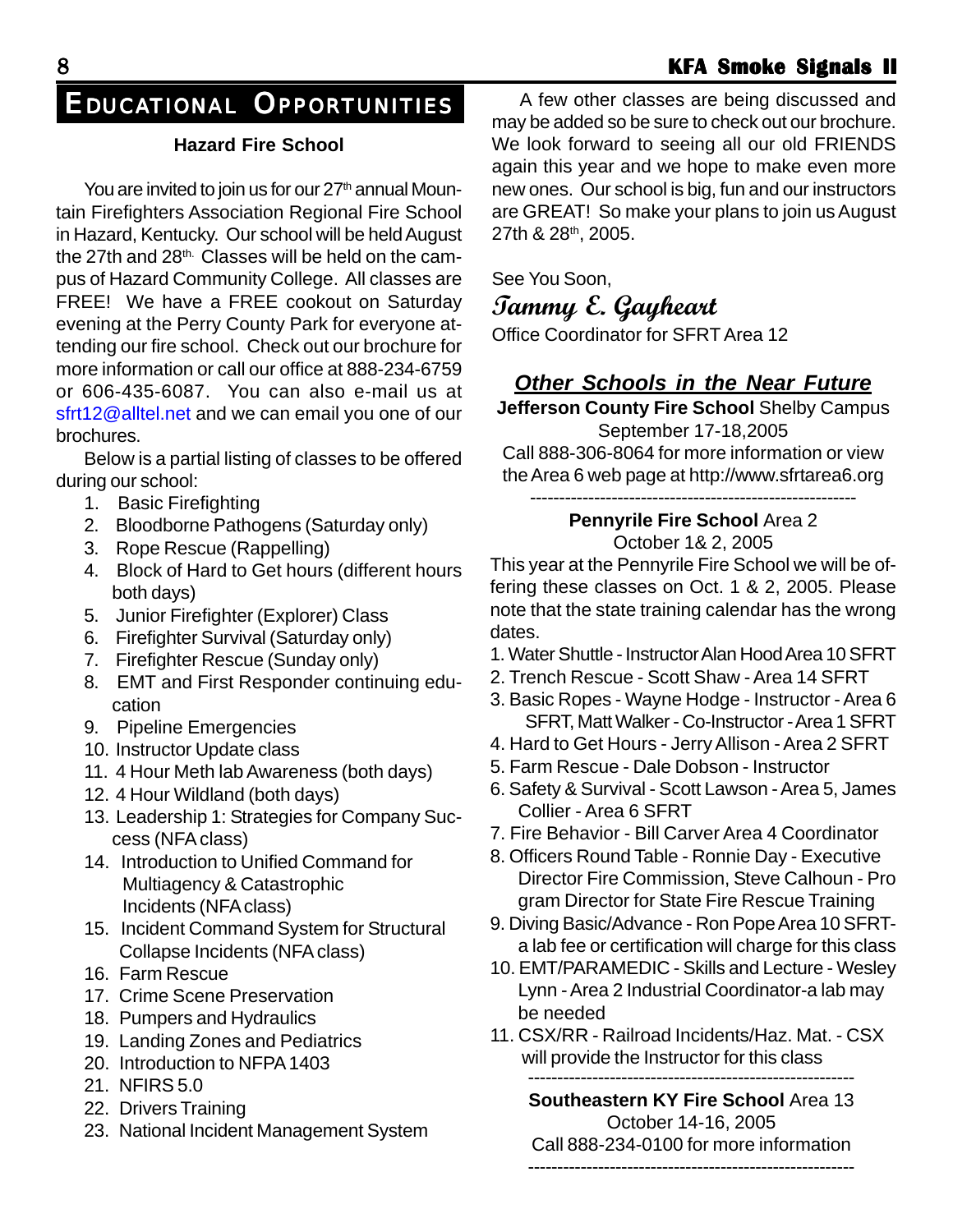

#### **Message from your President** Greetings fellow firefighters, By the time you read this letter our con-

ference will be going strong here in Corbin, Ky. After 20 months my term is coming to

a close and Chief Allan Johnson of Campbellsville will be taking over as your new president. The last 20 months have kept me on the road with all the meetings, funerals and happenings at fire departments across the state. It has been an honor to represent the KFA.

There are a lot of people I would like to thank for their help. Thanks to:

- the KFA Executive Board - these fine people have the fire service at heart and want to do what is right for all Kentucky firefighters

- Charlie Shaw for the hard work he and Jamia do for the KFA.

- all the chairmen and board members of the KFA committees for their hard work.

- my chief Reggie Morgan and the members of my home department Baily Switch Fire Department for putting up with me being gone so much.

- to the Southeastern Ky Firefighters Association President Trish Morgan for her work in keeping informed on what was going on.

- to Bruce Roberts, President of the KPFA, for all his help to the KFA

- to Ronnie Day, Executive Director of the Fire Commission, for working with the KFA.

- to my good friend Woody Will for coming back and taking over the Smoke Signals and the web page.

- last but not least, thanks to you, each member of the KFA, for allowing me to serve as your President. As a young boy my greatest dream was to grow up and be a firefighter. This dream has come true. I have done my service as a fire chief for over twenty five years and as a volunteer, but the highlight of my career was being your president. I thank each of you for all your surpport. I will miss this job most of all.

During my term I have learned a lot from some fine people in the fire service, from past presidents and other officers of our association. These are some great people that have the fire service at heart.

There is one thing I want to leave with you. During the next year I would like to see more departments and their members take a greater interest in the KFA. I especially encourage you chiefs to attend some of the board meetings and conferences and learn what is being done for your departments by the KFA.

As I close my last president's letter I wish each of you God's best. May you always be safe in your service to your communities. Again, thanks for letting me be a part of this great association and serve as your President.

Thank you and God bless each of you,

# **Bill Robbins Jr. Jr.**

President

#### **KENTUCKY PUBLIC EDUCATION WORKSHOP AUGUST 29, 30, AND 31, 2005 MARYDALE RETREAT CENTER**

Erlanger, Kentucky

**Workshop Agenda**

### **Monday August 29, 2005**

11:00 – Check In, Open Registration

- 12:30 Lunch
- 2:00 Opening Session, The state of Public Education in Kentucky, Workshop
- 6:00 Dinner
- 7:00 Breakout Session, Networking

**Tuesday August 30, 2005**

- 8:00 Breakfast
- 9:00 NFPA Field Representative Linda Stuckey
- 12:00 Lunch
- 1:00 Available Resources free Presented by Bob Douglas – KY Crime Prevention
- 2:45 Juvenile Fire settersPresented by Captain Chuck Enzweiler – Fire Dept Bellevue-Dayton
- 6:00 Dinner

#### **Wednesday August 31, 2005**

- 8:00 Breakfast
- 9:00 Media Relations

Presented by Mike Fronimos –Hebron FPD

- 10:45 Risk Watch Regionalization & Expansion Presented by Adam Fuller – Fort Mitchell FD
- 12:00 Lunch
- 1:00 Injury Statistics for Kentucky

Presented by Ky Injury Prevention Research Center

3:00 – Closing Session

#### **All meals will be served buffet style**

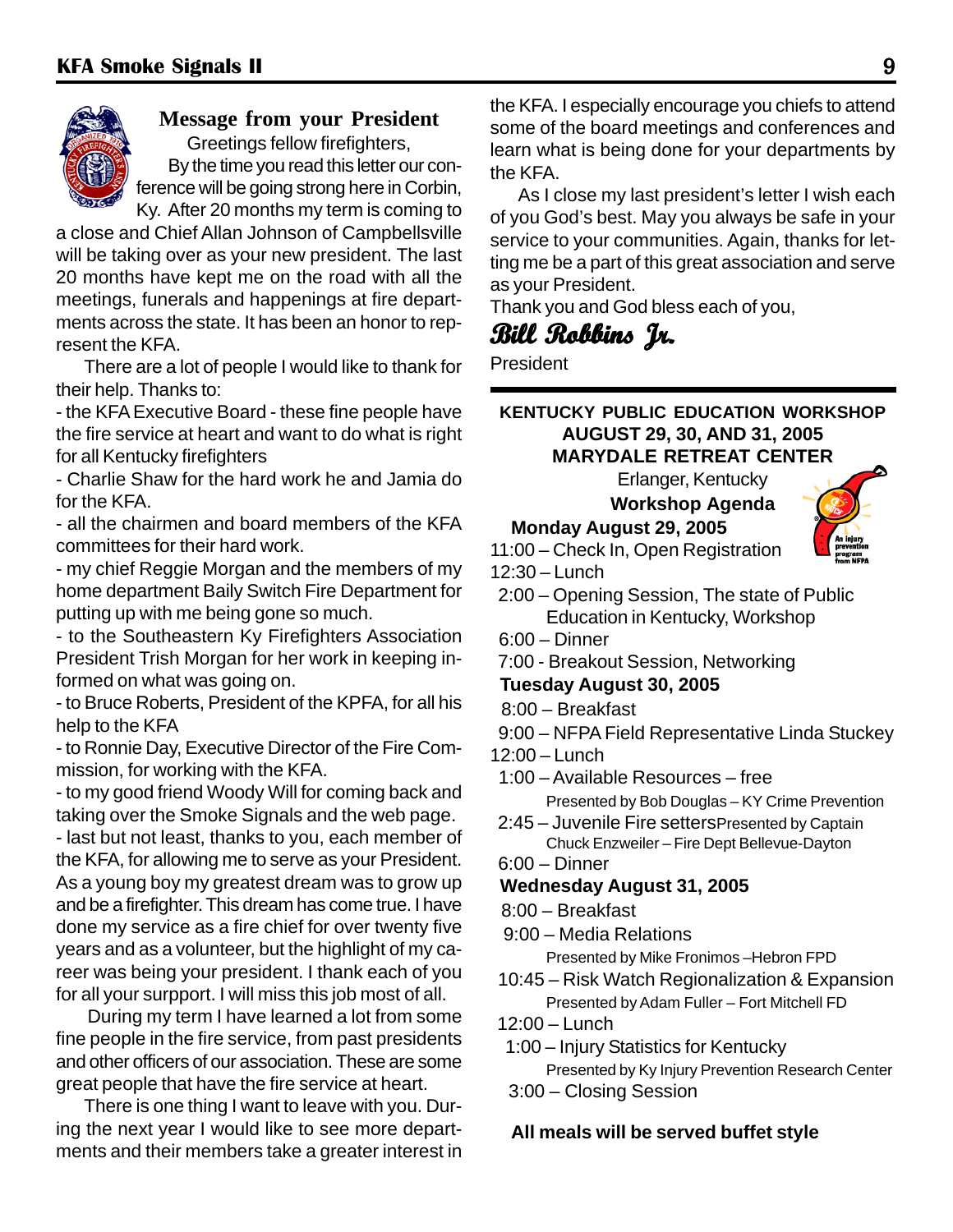# **Kentucky Firefighters Association Sustaining Members**

Please remember these members when you have purchasing needs.

| 10-33 EQUIPMENT, INC.<br>Craig and Teri Hiser<br>540 Peterson Rd · Cave City, KY 42127<br>270-453-3473<br>877-678-1033<br>Fax 270-453-3474<br>Web site: www.10-33.com             | <b>Advanced Fire &amp; Rescue</b><br><b>Equipment Co. Inc.</b><br>Nick Gapinski<br>365 Persimmon Circle<br>Booneville, IN 47601<br>800-853-7675 Fax 812-897-7816                                                                                                                                                                                                                                                                                      | <b>Air EVAC</b><br><b>Barbara Emery</b><br>Route #4 Box 432A<br>Albany Ky 42602                                                                                    |
|-----------------------------------------------------------------------------------------------------------------------------------------------------------------------------------|-------------------------------------------------------------------------------------------------------------------------------------------------------------------------------------------------------------------------------------------------------------------------------------------------------------------------------------------------------------------------------------------------------------------------------------------------------|--------------------------------------------------------------------------------------------------------------------------------------------------------------------|
| <b>Bluegrass Fire Apparatus</b><br>Dewey Cruse<br>207 Peterson Drive<br>Elizabethtown KY 42701<br>800-738-1006<br>Fax 270-737-0190                                                | <b>Bluegrass Fire Equipment</b><br>John Baker<br>780 Enterprise Dr<br>Lexington, KY 40510<br>800-526-8393<br>Fax 859-233-1167                                                                                                                                                                                                                                                                                                                         | <b>Bluegrass Uniforms Inc.</b><br>Jason Colson<br>3533 Dahlia Way - Bowling Green<br>961 South 2nd St. - Louisville<br>Bowling Green - 42101<br>Louisville - 40203 |
| <b>Bound Tree Medical</b><br>Diana Wertenberger<br>5200 Rings Rd Suite A<br>Dublin OH 43017                                                                                       | <b>Dove Designs</b><br><b>Chris Hays</b><br>Rt 1 Box 275 G<br>Monticello KY 42633<br>www.dovedesigns.com<br>888-377-4459 Fax 606-340-9372                                                                                                                                                                                                                                                                                                             | <b>Emergency Equipment</b><br>Mike Brady<br>P.O. Box 75321<br>Cincinnati, OH 45275<br>859-359-4592  Fax 859-359-4503                                               |
| <b>Emergency Service</b><br><b>Insurance Program</b><br><b>Bill Dixon</b><br>20 Church Street<br>Cortland, NY 13045<br>800-822-3747  Fax 607-756-5051<br>www.mcneilandcompany.com | Ferrara Fire Apparatus Inc.<br><b>Kevin Hardwick</b><br><b>PO Box 249</b><br>Holden LA 70744<br>800-443-9006<br>www.ferrarafire.com                                                                                                                                                                                                                                                                                                                   | <b>Finley Fire Equipt. Co Inc.</b><br><b>Brad Rice</b><br><b>PO Box 149</b><br>205 5th Street<br>McConnelsville OH 43756                                           |
| <b>Fire Department</b><br><b>Service &amp; Supply</b><br>Al Sutt<br>P.O. Box 20207<br>Louisville, KY 40250<br>800-321-6965 Fax 502-491-1487                                       | <b>Fire Pumps &amp; Equipment</b><br>Joe Reynolds<br>5252 Rt 1428 PO Box 475<br>Allen KY 41601<br>800-419-3475<br>Fax 606-874-3472                                                                                                                                                                                                                                                                                                                    | <b>First In Rescue Equipment</b><br>Inc.<br>Jim Whitaker<br>113 Bessmer Lane<br>Walton KY 41094<br>859-485-2870 Fax 859-485-2872                                   |
| <b>Glen's Emergency</b><br><b>Equipment</b><br>345 N Devils Creek Rd.<br>Parkers Lake KY 42634                                                                                    | <b>Hal Rogers Fire Training</b><br><b>Center</b><br>180 Oak Leaf Ln.<br>Somerset KY 42503<br>606-679-7075 Fax 606-679-4053                                                                                                                                                                                                                                                                                                                            | <b>Hilliard Enhanced</b><br><b>Learning Programs (HELP)</b><br><b>Mike Hilliard</b><br>www.4-help.org<br>Email: sales@4-help.org<br>888-504-4357  Fax 502-532-0800 |
| You could advertise in<br>this space next issue.<br>Call 270-766-9946                                                                                                             | Kentucky Fire Commission - State Fire/Rescue Training<br><b>KCTCS</b><br>Director of Fire Commission Ronnie Day<br>300 N Main Street, Versailles KY 42353<br>(800) 782-6823 (859) 256-3478 Fax (859) 256-3125<br>The mission of the Fire Commission is to strengthen, upgrade and improve<br>the fire service for the citizens and industry of the commonwealth through<br>standardized education, training, communication and distribution of funds. |                                                                                                                                                                    |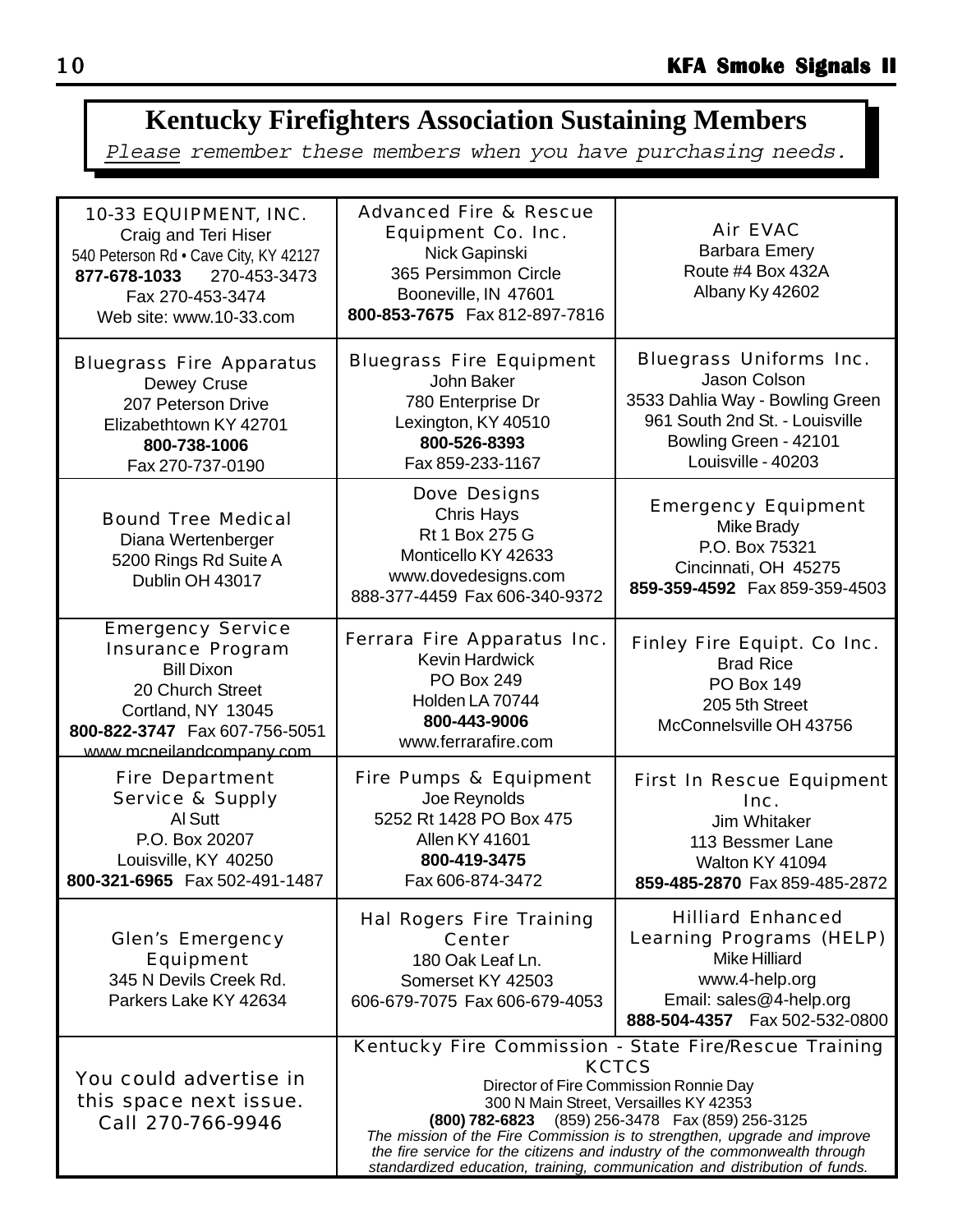# **Kentucky Firefighters Association Sustaining Members**

Please remember these members when you have purchasing needs.

| <b>Kentucky Public</b><br><b>Entity Programs / VFIS</b><br><b>Steve Sierveld</b><br>P.O. Box 17374 . Dixie Branch<br>Edgewood, KY 41017<br>800-753-6734    Fax 859-331-3734 | Lab - Tronics Inc.<br>511 34th Street<br>Catlettsburg KY 41129<br>606-739-4409<br>Fax 606-739-0023                                                   | Life Star Rescue Inc.<br>John Ryder, President<br>1171 Production Drive<br>Van Wert, OH 45891-9390<br>419-238-1459                       |
|-----------------------------------------------------------------------------------------------------------------------------------------------------------------------------|------------------------------------------------------------------------------------------------------------------------------------------------------|------------------------------------------------------------------------------------------------------------------------------------------|
| <b>Mountain Valley Insurance</b><br>Faye Rice<br>267 Terrell Lane, Suite A<br>Barbourville KY 40906<br>888-332-3205<br>Fax 606-546-4146                                     | <b>Orr Rapid Response</b><br><b>Michael Kidwell</b><br>11601 Interchange Drive<br>Louisville KY 40229                                                | <b>Provident Insurance</b><br>C.J. Bens<br>272 Alpha Drive<br>Pittsburg PA 15238                                                         |
| <b>Public Entity Insurance</b><br><b>Michael Finke</b><br>2525 Harrodsburg Rd Suite 220<br>Lexington KY 40504                                                               | <b>Public Safety Equipment Co.</b><br>Inc.<br><b>Dennis Downes</b><br>9616 Seaton Brooke Lane<br>LouisvilleKY 40291<br>502-239-2006 Fax 502-239-3322 | <b>Safety USA</b><br>David Joels<br>4810 Poplar Place Drive Suite 200<br>Louisville KY 40213                                             |
| <b>Service Plus</b><br><b>Specialty Vehicles</b><br>Jim Davis<br>P.O. Box 673<br>Winchester, KY 40392<br>859-744-5949 Fax 859-744-9141<br>Toll Free 866-294-3473            | <b>Siegel's Uniforms</b><br>Fred Levin<br>101 SE 4th Street<br>Evansville IN 47708<br>800-352-2555 Fax 812-425-2268                                  | <b>Summit Fire Apparatus</b><br>Joseph A. Messmer<br>11 Sperti Drive<br>Edgewood KY 41017                                                |
| <b>Todd's Guns Police &amp; Fire</b><br>Sean Lawson<br>503 Spivey Lane<br>London KY 40701                                                                                   | <b>Summit Fire Apparatus</b><br>Joe Messmer<br>P.O. Box 17128<br>Edgewood, KY 41017<br>859-331-0360  Fax 859-331-0399                                | Vehicle Systems Inc.<br>John H. Burns<br>629 Shelby Street<br>Lexington KY 40505<br>859-252-1377 800-444-FIRE (3473)<br>Fax 859-255-5536 |
| <b>Vogelpohl Fire Equipment, Inc.</b><br>William Vogelpohl<br>2756 Circleport Drive<br>Erlanger, KY 41018<br>800-797-8317  Fax 859-282-1550                                 | <b>Wynn Fire Equipment</b><br>Charles & Kathy Wynn<br>P.O. Box 269<br>Woodbine, KY 40771<br>606-523-9269    Fax 606-523-0591                         | To advertise in this space<br>in the next issue of<br>Smoke Signals II<br>contact Woody Will<br>at 270-766-9946                          |
| To advertise in this space<br>in the next issue of<br>Smoke Signals II<br>contact Woody Will<br>at 270-766-9946                                                             | <b>You could</b><br>advertise<br>Here!                                                                                                               | To advertise in this space<br>in the next issue of<br>Smoke Signals II<br>contact Woody Will<br>at 270-766-9946                          |